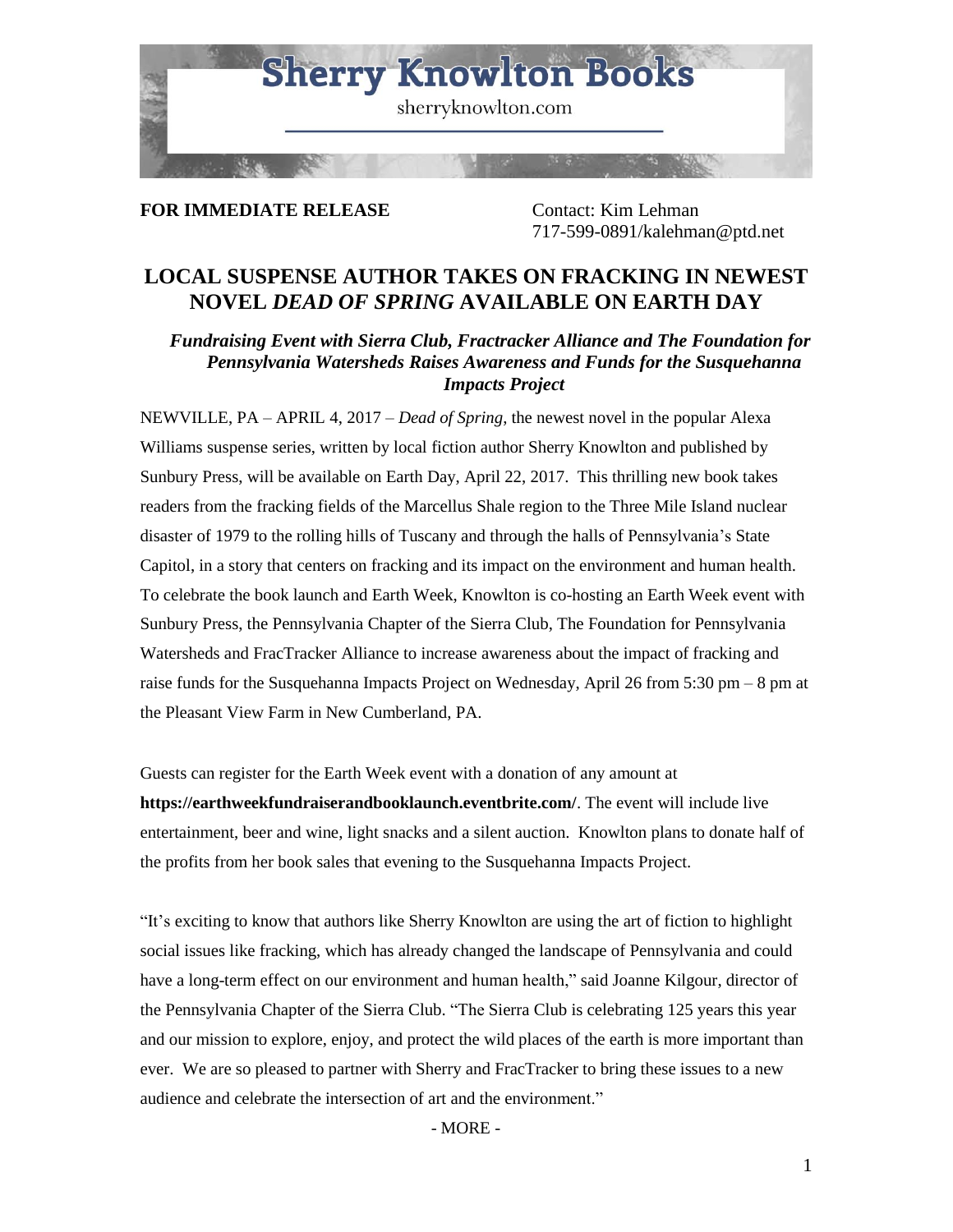In all of her novels, Knowlton uses fiction to entertain her readers with suspenseful and thrilling plots that incorporate important social issues and historical themes. Set primarily in South Central Pennsylvania, the books keep her readers on the edge of their seats. While the Alexa Williams series is fictional, Knowlton does her due diligence in researching the subject matter for her plots and sub-plots.

"Based on my experience and research for the book, I think it would be so enlightening for the public – and all relevant government officials – to actually see fracking up close and personal," said Knowlton. "I understand that energy policy is not a black and white issue. Like most public policy issues, it's complex. But, knowing more specifics about fracking might curb the current tendency to give short shrift to the near-term impacts on individual families and the longer-term impacts on the environment."

The Susquehanna Impacts Project – a collaboration of FracTracker Alliance, Sierra Club Pennsylvania Chapter, and Clean Water Action – includes a series of in-depth articles and workshops taking a closer look at the Susquehanna River Watershed and its many challenges related to natural gas development and other industries," said Brook Lenker, executive director of FracTracker Alliance. "Research has shown that more than 100,000 acres of forest could be cleared in the watershed by 2030 to accommodate natural gas well pads, access roads and gathering lines. It has been nearly 10 years since unconventional drilling accelerated in Pennsylvania, but the immense scale and complexities of harm are only beginning to be understood."

#### *###*

### *About Sherry Knowlton Books and Dead of Spring*

*Dead of Spring*, published by Sunbury Press, will be available in print or Kindle editions on Earth Day, April 22, 2017. The novel will be available at Whistlestop Bookshop, Mystery Bookshop, and most other on-line retailers and bookstores including Sunbury Press, Amazon and Barnes and Noble. For more information about Sherry, and the Alexa Williams suspense series (*Dead of Autumn*, *Dead of Summer* and *Dead of Spring*), visit [www.sherryknowlton.com.](http://www.sherryknowlton.com/)

#### *About Sunbury Press*

Sunbury Press, Inc., headquartered in Mechanicsburg, PA is a publisher of trade paperback, hard cover and digital books featuring established and emerging authors in many fiction and nonfiction categories. Sunbury's books are printed in the USA and sold through leading booksellers worldwide. Learn more at [http://www.sunburypress.com.](http://www.sunburypress.com/)